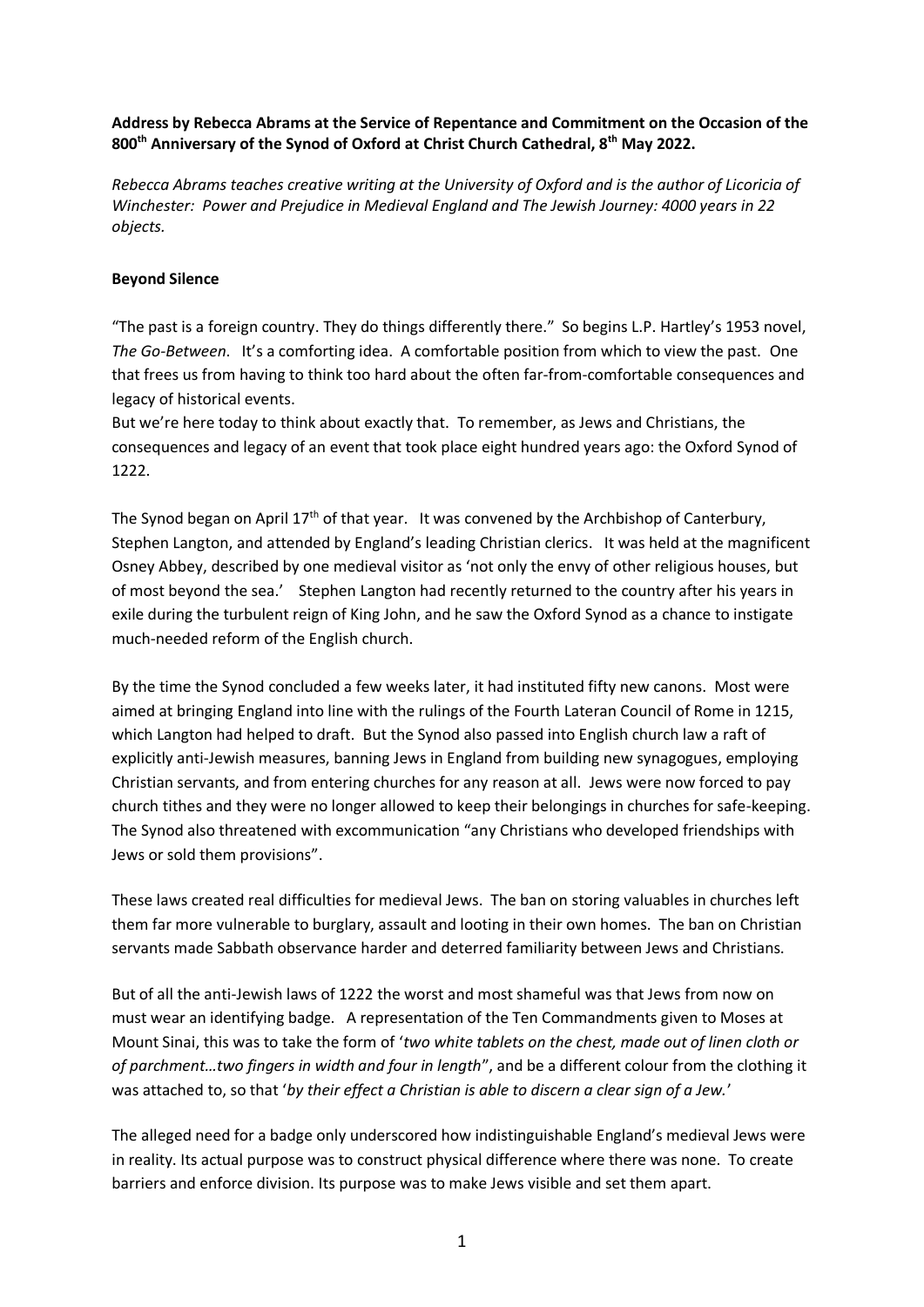How many people today know that England was the first country in Europe to impose and enforce the wearing of an identifying badge on its Jewish population? Seven centuries before the Nazis.

How many people know that England invented the 'blood libel', the baseless accusation that Jews killed Christians to use their blood in Jewish rituals? A complete fantasy that led to the deaths of thousands of innocent Jews over the centuries. The last blood libel trial was in Ukraine in 1913.

How many people know that in 1290, less than seventy years after the Oxford Synod of 1222, England became the first country in Europe to expel its entire Jewish community? The first, but not the last.

These are not comfortable things to remember. But they took place not in a foreign country but in t*his* country, and if we want to consign the antisemitism that underpinned them to history, they need to be remembered.

In the seven decades between the 1222 Synod of Oxford and the 1290 Edict of Expulsion, Jewish persecution in England went from bad to worse. New anti-Jewish legislation was passed in every decade, alongside executions for alleged ritual murder, punitive taxations, physical attacks, collective mass imprisonments, and massacres of Jewish communities in towns and cities across the country.

The Oxford Synod did not create antisemitism, but it played a decisive role in creating this hostile environment, as today's service rightly recognises. It formalised Christian antipathy towards the Jewish people and the Jewish religion, enshrined both in law, and created a catastrophic blueprint for centuries to come.

An unholy trinity of religion, politics and economy under Henry III and Edward I forged a culture saturated in anti-Jewish myths and stereotypes, many of which were then exported to the Continent and remain alive and lethal, abroad and at home, to this day.

I am mindful, standing here, saying all of this, as a Jewish woman in a Christian cathedral, how much progress we have made since the thirteenth century. How utterly unimaginable this service, these words, would have been to the Jews and Christians of medieval England. How vital and precious it is that these words can indeed be spoken and heard with mutual good-will and understanding.

Next weekend in synagogues throughout England, Jews will recite the weekly Torah portion Emor, which corresponds to Leviticus 21–24. This same portion of the Bible was recited in May 1287, not in synagogues but in prisons, where the entire Jewish population had been incarcerated to force them to pay a final tax demand, even though by then the English Jewry was utterly impoverished.

Locked up in Winchester castle, a forty-four year old man called Asher, scratched a message on his prison wall, a small fragment of which has survived. It reads:

*'On Friday, eve of the Sabbath in which the pericope Emor is read, all the Jews of the isle were imprisoned. I, Asser, inscribed this …'* Asher was the son of David of Oxford and Licoricia of